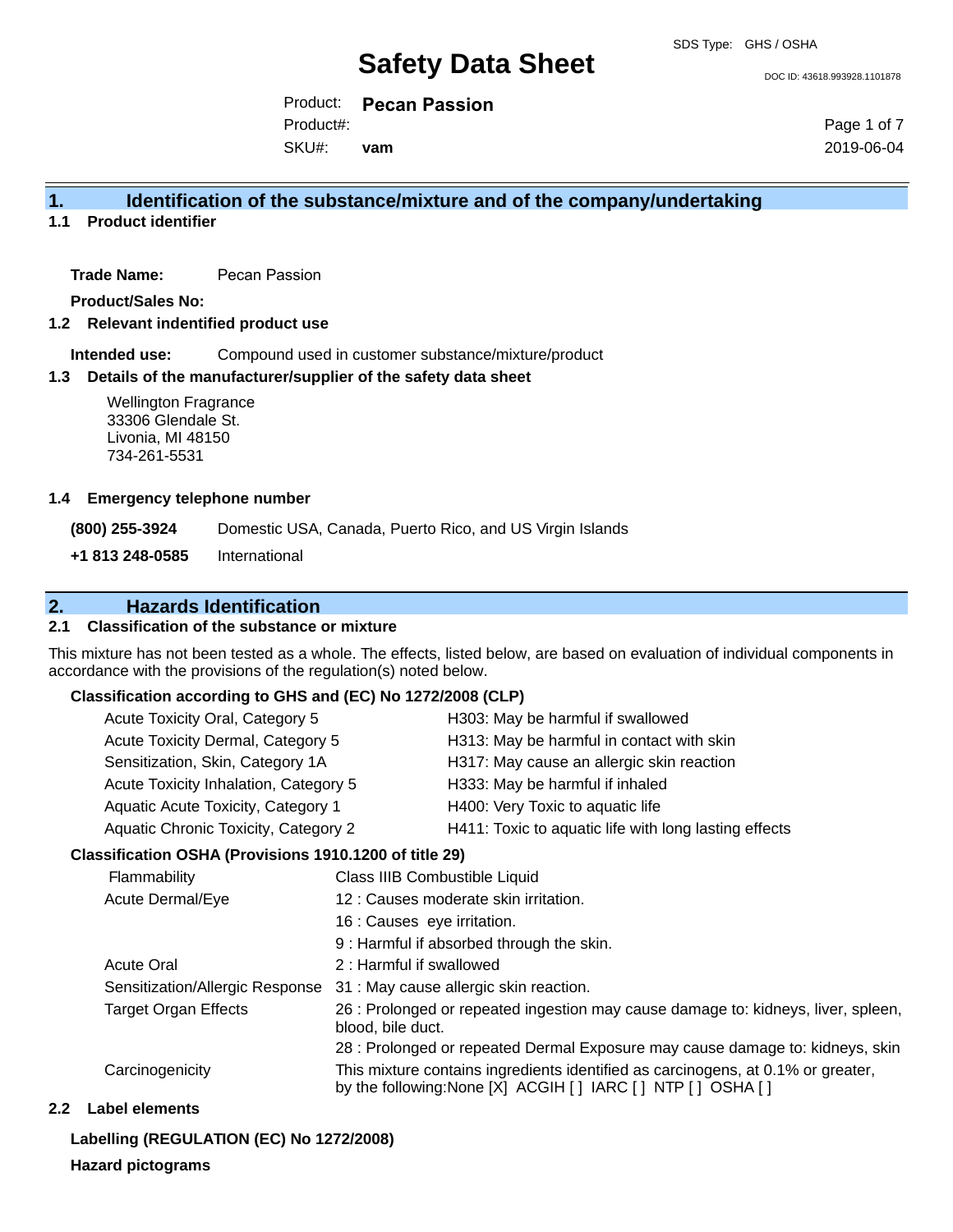Product: **Pecan Passion**

Product#:

SKU#: **vam** Page 2 of 7 2019-06-04

DOC ID: 43618.993928.1101878



**Signal Word: Warning Hazard statments**

# H303 May be harmful if swallowed H313 May be harmful in contact with skin H317 May cause an allergic skin reaction H333 May be harmful if inhaled H400 Very Toxic to aquatic life H411 Toxic to aquatic life with long lasting effects

### **Precautionary Statements**

#### **Prevention:**

| P <sub>272</sub> | Contaminated work clothing should not be allowed out of the workplace   |
|------------------|-------------------------------------------------------------------------|
| P <sub>273</sub> | Avoid release to the environment                                        |
| Response:        |                                                                         |
| $P302 + P352$    | IF ON SKIN: Wash with soap and water                                    |
| $P304 + P312$    | IF INHALED: Call a POISON CENTER or doctor/physician if you feel unwell |
| P312             | Call a POISON CENTER or doctor/physician if you feel unwell             |
| $P333 + P313$    | If skin irritation or a rash occurs: Get medical advice/attention       |
| P363             | Wash contaminated clothing before reuse                                 |
| P391             | <b>Collect Spillage</b>                                                 |
|                  |                                                                         |

#### **2.3 Other Hazards**

#### **no data available**

### **3. Composition/Information on Ingredients**

#### **3.1 Mixtures**

This product is a complex mixture of ingredients, which contains among others the following substance(s), presenting a health or environmental hazard within the meaning of the UN Globally Harmonized System of Classification and Labeling of Chemicals (GHS):

| CAS#<br>Ingredient                 | EC#             | Conc.<br>Range | <b>GHS Classification</b> | <b>OSHA Classification</b> |
|------------------------------------|-----------------|----------------|---------------------------|----------------------------|
| 120-51-4<br><b>Benzyl Benzoate</b> | $204 - 402 - 9$ | $20 - 30 \%$   | H302; H313; H400; H411    | 28, 3                      |
| 121-32-4<br>Ethyl vanillin         | 204-464-7       | $2 - 5%$       | H303; H320; H402          |                            |
| $121 - 33 - 5$<br>Vanillin         | 204-465-2       | $2 - 5%$       | H303; H319                | 31                         |
| 120-57-0<br>Heliotropine           | 204-409-7       | $2 - 5%$       | H303; H317; H401          | 31                         |
| $91 - 64 - 5$<br>Coumarin          | 202-086-7       | $2 - 5%$       | H302; H317; H402          | 12, 15, 2, 26, 31, 9       |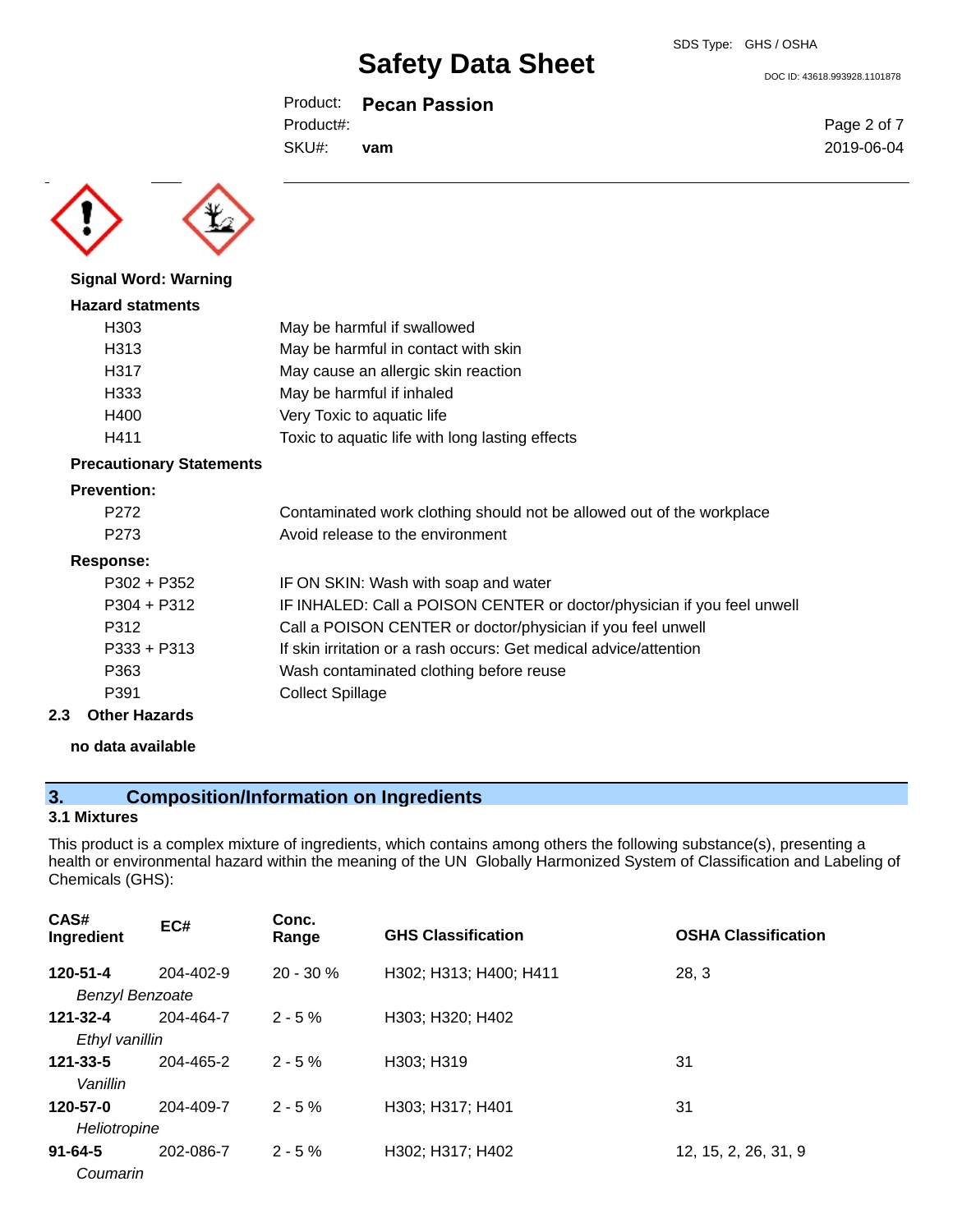SDS Type: GHS / OSHA

DOC ID: 43618.993928.1101878

Product: **Pecan Passion** SKU#: Product#: **vam**

Page 3 of 7 2019-06-04

| CAS#<br>Ingredient      | EC#                        | Conc.<br>Range                                 | <b>GHS Classification</b>          | <b>OSHA Classification</b> |
|-------------------------|----------------------------|------------------------------------------------|------------------------------------|----------------------------|
| 8050-15-5               | 232-476-2                  | $2 - 5 \%$                                     | H402; H412                         | 31                         |
|                         |                            | Methyl ester of rosin (partially hydrogenated) |                                    |                            |
| $101 - 39 - 3$          | 202-938-8                  | $2 - 5%$                                       | H303; H317; H401                   | 31                         |
|                         | alpha-Methylcinnamaldehyde |                                                |                                    |                            |
| $123 - 11 - 5$          | 204-602-6                  | $1 - 2 \%$                                     | H303; H402; H412                   | 11, 15                     |
| Anisaldehyde            |                            |                                                |                                    |                            |
| $103 - 41 - 3$          | 203-109-3                  | $0.1 - 1.0 \%$                                 | H303; H317; H401; H411             |                            |
| <b>Benzyl Cinnamate</b> |                            |                                                |                                    |                            |
| 104-55-2                | 203-213-9                  | $0.01 - 0.1\%$                                 | H303; H312; H315; H317; H319; H401 | 10, 12, 16, 26, 31, 36     |
| Cinnamal                |                            |                                                |                                    |                            |
|                         |                            |                                                |                                    |                            |

See Section 16 for full text of GHS classification codes

Total Hydrocarbon Content (%  $w/w$ ) = 0.02

| <b>First Aid Measures</b><br>4.                                                   |                                                                                                               |
|-----------------------------------------------------------------------------------|---------------------------------------------------------------------------------------------------------------|
| <b>Description of first aid measures</b><br>4.1                                   |                                                                                                               |
| Inhalation:                                                                       | Remove from exposure site to fresh air and keep at rest.<br>Obtain medical advice.                            |
| <b>Eye Exposure:</b>                                                              | Flush immediately with water for at least 15 minutes.<br>Contact physician if symptoms persist.               |
| <b>Skin Exposure:</b>                                                             | Remove contaminated clothes. Wash thoroughly with water (and soap).<br>Contact physician if symptoms persist. |
| Ingestion:                                                                        | Rinse mouth with water and obtain medical advice.                                                             |
| Most important symptoms and effects, both acute and delayed<br>4.2                |                                                                                                               |
| <b>Symptoms:</b>                                                                  | no data available                                                                                             |
| <b>Risks:</b>                                                                     | Refer to Section 2.2 "Hazard Statements"                                                                      |
| Indication of any immediate medical attention and special treatment needed<br>4.3 |                                                                                                               |
| <b>Treatment:</b>                                                                 | Refer to Section 2.2 "Response"                                                                               |
|                                                                                   |                                                                                                               |
| 5.<br><b>Fire-Fighting measures</b>                                               |                                                                                                               |
| <b>Extinguishing media</b><br>5.1                                                 |                                                                                                               |
| Suitable:                                                                         | Carbon dioxide (CO2), Dry chemical, Foam                                                                      |
| Unsuitable                                                                        | Do not use a direct water jet on burning material                                                             |
| 5.2 Special hazards arising from the substance or mixture                         |                                                                                                               |
| During fire fighting:<br>5.3 Advice for firefighters                              | Water may be ineffective                                                                                      |
| <b>Further information:</b>                                                       | Standard procedure for chemical fires                                                                         |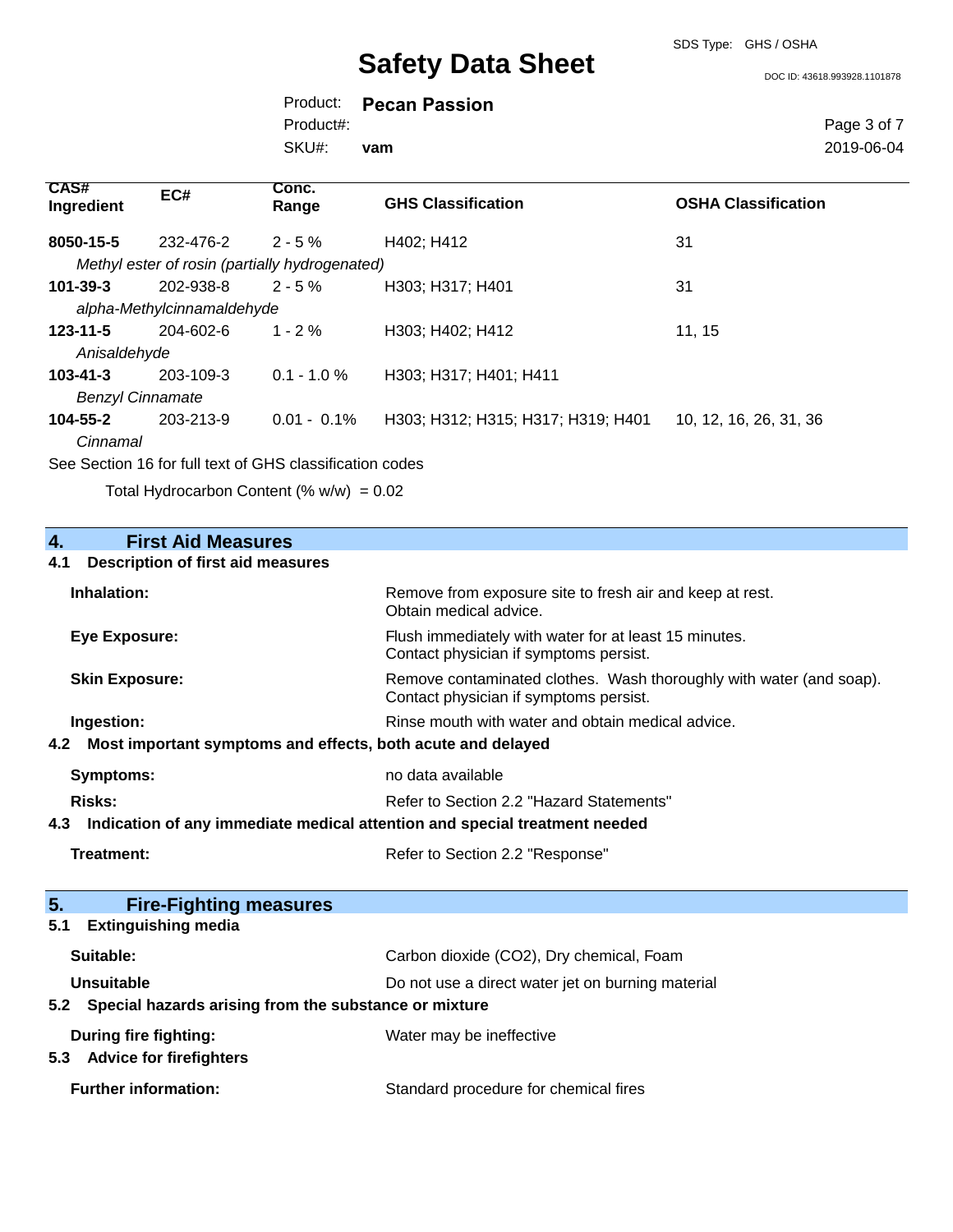#### DOC ID: 43618.993928.1101878

Product: **Pecan Passion** SKU#: Product#: **vam**

Page 4 of 7 2019-06-04

#### **6. Accidental Release Measures**

#### **6.1 Personal precautions, protective equipment and emergency procedures**

Avoid inhalation and contact with skin and eyes. A self-contained breathing apparatus is recommended in case of a major spill.

#### **6.2 Environmental precautions**

Keep away from drains, soil, and surface and groundwater.

#### **6.3 Methods and materials for containment and cleaning up**

Clean up spillage promptly. Remove ignition sources. Provide adequate ventilation. Avoid excessive inhalation of vapors. Gross spillages should be contained by use of sand or inert powder and disposed of according to the local regulations.

#### **6.4 Reference to other sections**

Not Applicable

## **7. Handling and Storage**

#### **7.1 Precautions for safe handling**

Apply according to good manufacturing and industrial hygiene practices with proper ventilation. Do not drink, eat or smoke while handling. Respect good personal hygiene.

#### **7.2 Conditions for safe storage, including any incompatibilities**

Store in a cool, dry and ventilated area away from heat sources and protected from light in tightly closed original container. Avoid plastic and uncoated metal container. Keep air contact to a minimum.

#### **7.3 Specific end uses**

No information available

#### **8. Exposure Controls/Personal Protection**

#### **8.1 Control parameters**

| <b>Exposure Limits:</b>                               | Contains no substances with occupational exposure limit values                                                                           |
|-------------------------------------------------------|------------------------------------------------------------------------------------------------------------------------------------------|
| <b>Engineering Controls:</b>                          | Use local exhaust as needed.                                                                                                             |
| 8.2 Exposure controls - Personal protective equipment |                                                                                                                                          |
| Eye protection:                                       | Tightly sealed goggles, face shield, or safety glasses with brow guards and side shields, etc.<br>as may be appropriate for the exposure |
| <b>Respiratory protection:</b>                        | Avoid excessive inhalation of concentrated vapors. Apply local ventilation where appropriate.                                            |

**Skin protection:** Avoid Skin contact. Use chemically resistant gloves as needed.

#### **9. Physical and Chemical Properties**

#### **9.1 Information on basic physical and chemical properties**

| Appearance:            | Liquid                          |
|------------------------|---------------------------------|
| Odor:                  | Conforms to Standard            |
| Color:                 | Yellow Tint (G1) to Yellow (G4) |
| <b>Viscosity:</b>      | Liquid                          |
| <b>Freezing Point:</b> | Not determined                  |
| <b>Boiling Point:</b>  | Not determined                  |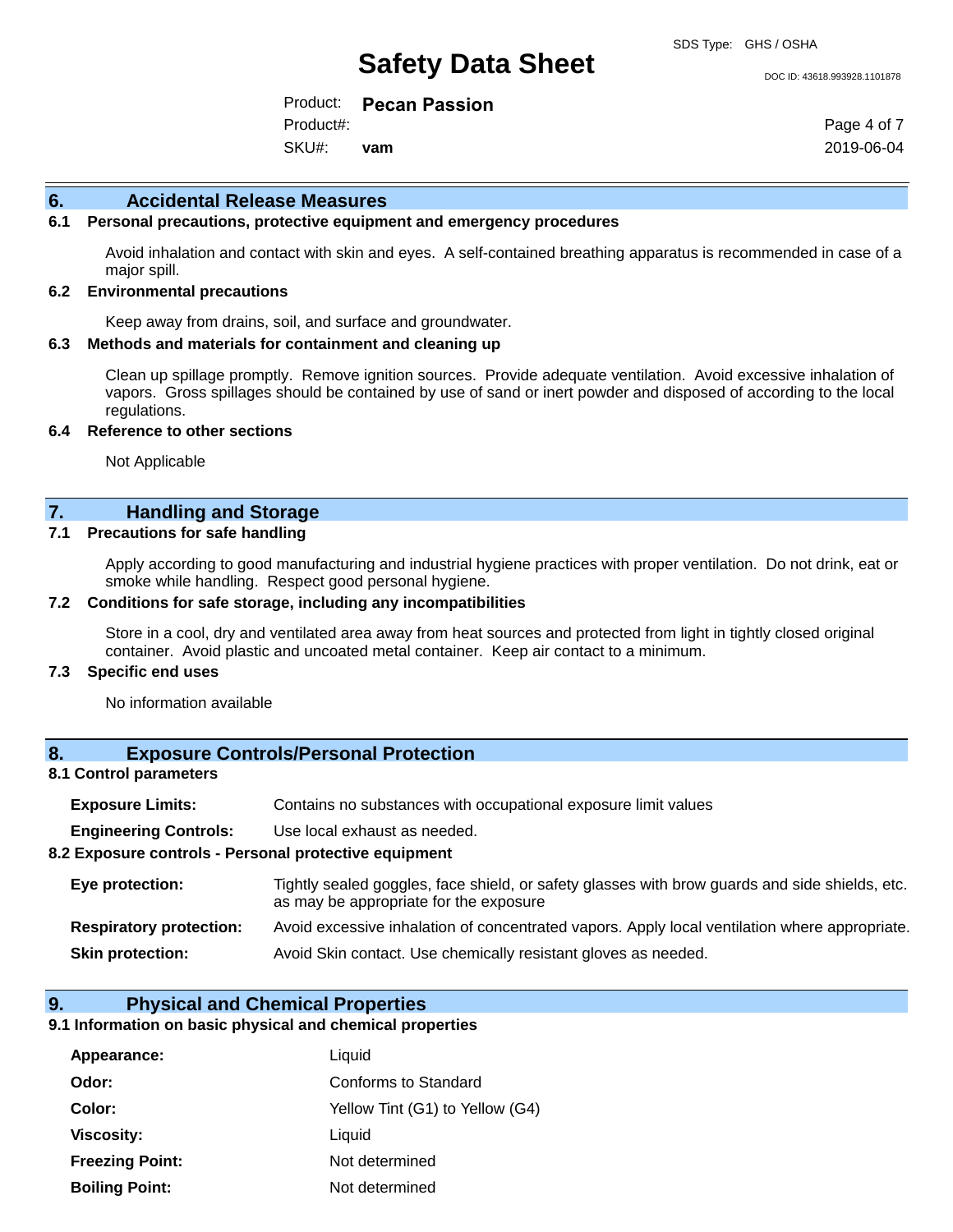DOC ID: 43618.993928.1101878

| Product:  | <b>Pecan Passion</b> |
|-----------|----------------------|
| Product#: |                      |
| SKU#:     | vam                  |

Page 5 of 7 2019-06-04

| <b>Melting Point:</b>        | Not determined   |
|------------------------------|------------------|
| <b>Flashpoint (CCCFP):</b>   | >200 F (93.33 C) |
| <b>Auto flammability:</b>    | Not determined   |
| <b>Explosive Properties:</b> | None Expected    |
| <b>Oxidizing properties:</b> | None Expected    |
| Vapor Pressure (mmHg@20 C):  | 0.0128           |
| %VOC:                        | 0.04             |
| Specific Gravity @ 25 C:     | 1.0300           |
| Density $@25C$ :             | 1.0270           |
| Refractive Index @ 20 C:     | 1.5070           |
| Soluble in:                  | Oil              |

# **10. Stability and Reactivity**

| <b>10.1 Reactivity</b>                  | None                                               |
|-----------------------------------------|----------------------------------------------------|
| <b>10.2 Chemical stability</b>          | Stable                                             |
| 10.3 Possibility of hazardous reactions | None known                                         |
| <b>10.4 Conditions to avoid</b>         | None known                                         |
| 10.5 Incompatible materials             | Strong oxidizing agents, strong acids, and alkalis |
| 10.6 Hazardous decomposition products   | None known                                         |

#### **11. Toxicological Information**

#### **11.1 Toxicological Effects**

Acute Toxicity Estimates (ATEs) based on the individual Ingredient Toxicity Data utilizing the "Additivity Formula"

| Acute toxicity - Oral - (Rat) mg/kg                | (LD50: 2,438.78) May be harmful if swallowed             |
|----------------------------------------------------|----------------------------------------------------------|
| Acute toxicity - Dermal - (Rabbit) mg/kg           | (LD50: 3,224.17) May be harmful in contact with skin     |
| Acute toxicity - Inhalation - (Rat) mg/L/4hr       | (LC50: 122.11) May be harmful if inhaled                 |
| <b>Skin corrosion / irritation</b>                 | Not classified - the classification criteria are not met |
| Serious eye damage / irritation                    | Not classified - the classification criteria are not met |
| <b>Respiratory sensitization</b>                   | Not classified - the classification criteria are not met |
| <b>Skin sensitization</b>                          | May cause an allergic skin reaction                      |
| <b>Germ cell mutagenicity</b>                      | Not classified - the classification criteria are not met |
| Carcinogenicity                                    | Not classified - the classification criteria are not met |
| <b>Reproductive toxicity</b>                       | Not classified - the classification criteria are not met |
| Specific target organ toxicity - single exposure   | Not classified - the classification criteria are not met |
| Specific target organ toxicity - repeated exposure | Not classified - the classification criteria are not met |
| <b>Aspiration hazard</b>                           | Not classified - the classification criteria are not met |
|                                                    |                                                          |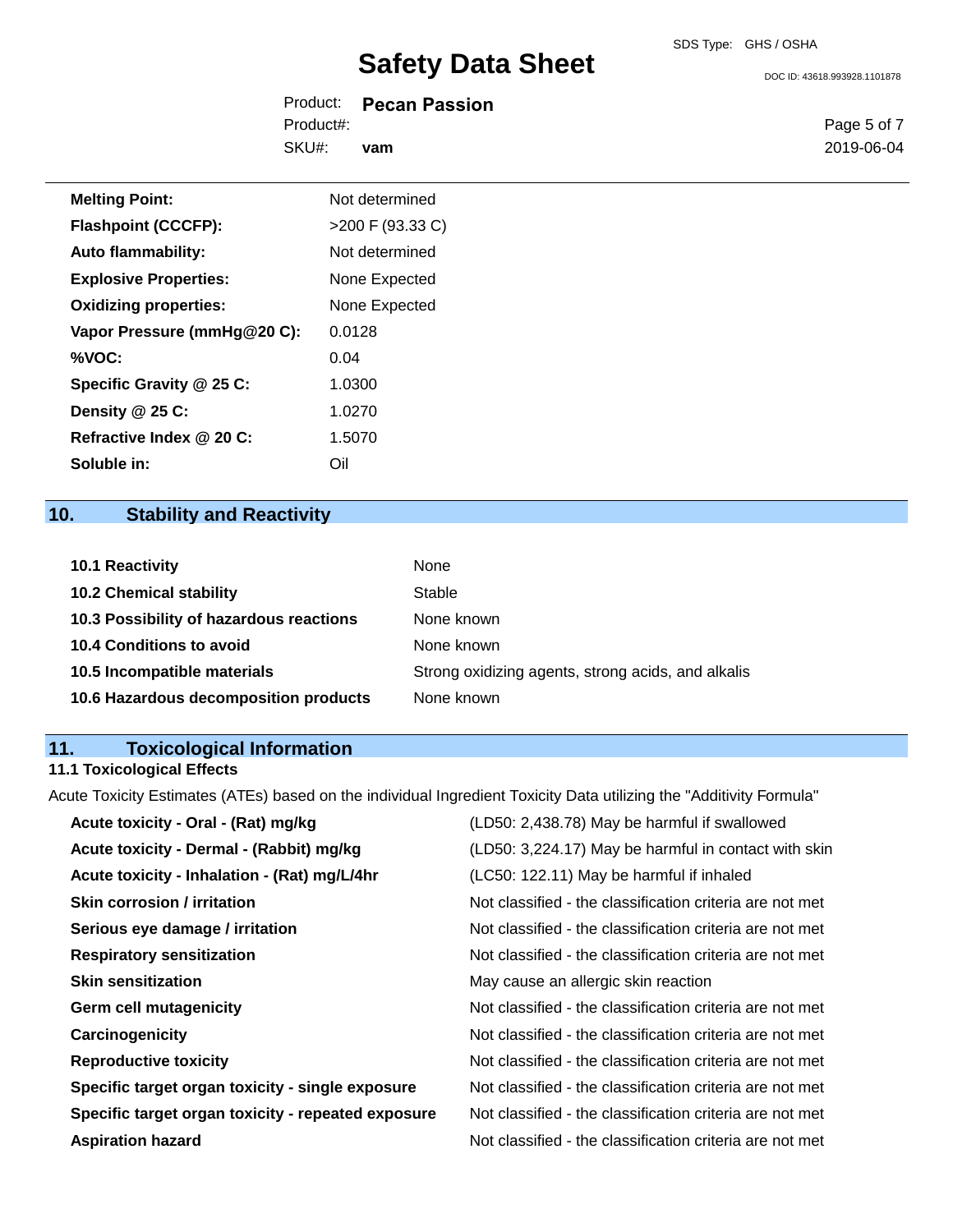SDS Type: GHS / OSHA

DOC ID: 43618.993928.1101878

Product: **Pecan Passion** SKU#: Product#: **vam**

Page 6 of 7 2019-06-04

# **12. Ecological Information 12.1 Toxicity**

| <b>Acute aquatic toxicity</b>      | Very Toxic to aquatic life                      |
|------------------------------------|-------------------------------------------------|
| <b>Chronic aquatic toxicity</b>    | Toxic to aquatic life with long lasting effects |
| <b>Toxicity Data on soil</b>       | no data available                               |
| <b>Toxicity on other organisms</b> | no data available                               |
|                                    |                                                 |
| 12.2 Persistence and degradability | no data available                               |
| 12.3 Bioaccumulative potential     | no data available                               |
| 12.4 Mobility in soil              | no data available                               |
| 12.5 Other adverse effects         | no data available                               |

### **13. Disposal Conditions**

#### **13.1 Waste treatment methods**

 $\mathcal{N}_{\mathrm{S}}$ 

Do not allow product to reach sewage systems. Dispose of in accordance with all local and national regulations. Send to a licensed waste management company.The product should not be allowed to enter drains, water courses or the soil. Do not contaminate ponds, waterways or ditches with chemical or used container.

# **14. Transport Information**

| <b>Regulator</b><br>U.S. DOT (Non-Bulk)<br>Chemicals NOI                |            | <b>Class</b> | <b>Pack Group</b><br>Not Regulated - Not Dangerous Goods | <b>Sub Risk</b> | UN-nr.        |
|-------------------------------------------------------------------------|------------|--------------|----------------------------------------------------------|-----------------|---------------|
| <b>ADR/RID (International Road/Rail)</b>                                |            |              |                                                          |                 |               |
| <b>Environmentally Hazardous</b><br>Liquid, n.o.s.                      | Substance. | 9            | $\mathbf{III}$                                           |                 | <b>UN3082</b> |
| <b>IATA (Air Cargo)</b>                                                 |            |              |                                                          |                 |               |
| <b>Environmentally Hazardous</b><br>Liquid, n.o.s.<br><b>IMDG (Sea)</b> | Substance. | 9            | Ш                                                        |                 | UN3082        |
| <b>Environmentally Hazardous</b><br>Liquid, n.o.s.                      | Substance. | 9            | $\mathbf{III}$                                           |                 | UN3082        |

# **15. Regulatory Information U.S. Federal Regulations: TSCA (Toxic Substance Control Act):** All components of the substance/mixture are listed or exempt **40 CFR(EPCRA, SARA, CERCLA and CAA)** This product contains NO components of concern. **U.S. State Regulations:**

| <b>California Proposition 65 Warning</b> |                                    | This product contains the following components: |  |  |
|------------------------------------------|------------------------------------|-------------------------------------------------|--|--|
| 94-59-7                                  | $202 - 345 - 4 \leq 5 \text{ ppm}$ | Safrole (NFS)                                   |  |  |
| 93-15-2                                  | $202 - 223 - 0 \leq 2 \text{ ppm}$ | Methyl Eugenol (NFS)                            |  |  |